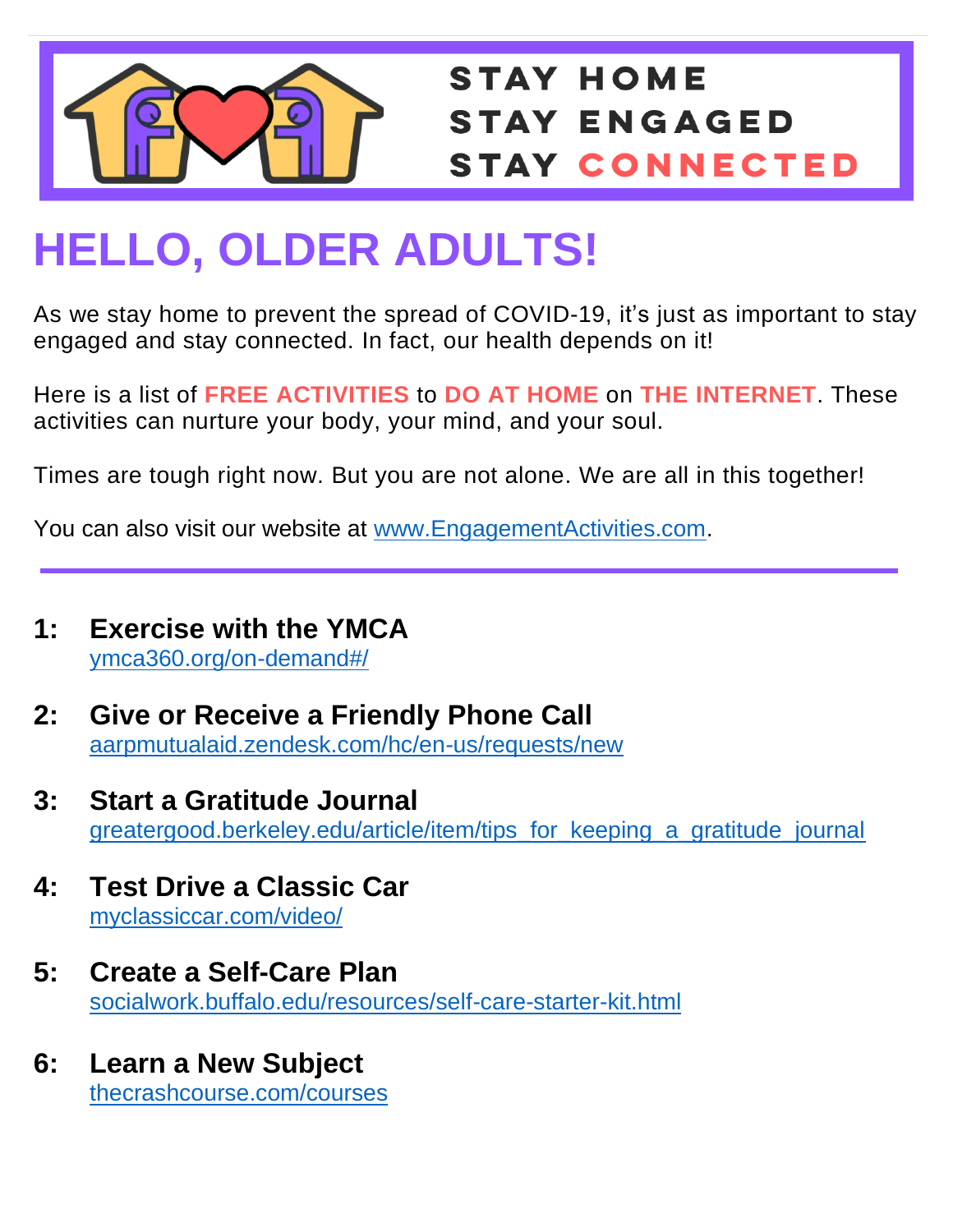**7: Play with the Dogs**

[explore.org/livecams/old-friends-senior-dog-sanctuary/senior-dog](https://explore.org/livecams/old-friends-senior-dog-sanctuary/senior-dog-gathering-%09%09%09room)[gathering-room](https://explore.org/livecams/old-friends-senior-dog-sanctuary/senior-dog-gathering-%09%09%09room)

- **8: Volunteer for the United Nations** [onlinevolunteering.org/en](https://www.onlinevolunteering.org/en)
- **9: Try a Zumba Class** [youtu.be/WYdJHpQL8-k?t=1](https://youtu.be/WYdJHpQL8-k?t=1)
- **10: Compile Your Family Recipes**

[delishably.com/cooking-equipment/How-To-Write-Original-Food-Recipes-](https://delishably.com/cooking-equipment/How-To-Write-Original-Food-Recipes-10-%09%09%09Tips-for-Making-Your-Recipes-Easy-To-Follow)[10-Tips-for-Making-Your-Recipes-Easy-To-Follow](https://delishably.com/cooking-equipment/How-To-Write-Original-Food-Recipes-10-%09%09%09Tips-for-Making-Your-Recipes-Easy-To-Follow)

- **11: Relax Your Mind and Body** [youtube.com/channel/UCjQxrBbp-9aCBzWIsiuHmiA](https://www.youtube.com/channel/UCjQxrBbp-9aCBzWIsiuHmiA)
- **12: Rock Out with Legendary Bands** [youtube.com/user/musicvault/featured](https://www.youtube.com/user/musicvault/featured)
- **13: Teach Your Dog New Tricks** [youtube.com/channel/UCgB9VgeE-JTe7dJPN9Q5n\\_w](https://www.youtube.com/channel/UCgB9VgeE-JTe7dJPN9Q5n_w)
- **14: Visit the National Parks** [youtube.com/user/NationalParkService/videos](https://www.youtube.com/user/NationalParkService/videos)
- **15: Write a Letter (Using Prompts)** [blog.paperblanks.com/2018/02/28-new-journalling-prompts-for-letter-writing](http://blog.paperblanks.com/2018/02/28-new-journalling-prompts-for-letter-%09writing-month/)[month/](http://blog.paperblanks.com/2018/02/28-new-journalling-prompts-for-letter-%09writing-month/)
- **16: Enjoy a Concert at Lincoln Center** [chambermusicsociety.org/watch-and-listen/playlists/the-joy-of-music/](https://www.chambermusicsociety.org/watch-and-listen/playlists/the-joy-of-music/)
- **17: Laugh to Saturday Night Live Episodes** [nbc.com/saturday-night-live/explore/season-1](https://www.nbc.com/saturday-night-live/explore/season-1)
- **18: Transcribe Historical Documents**  <https://transcription.si.edu/instructions>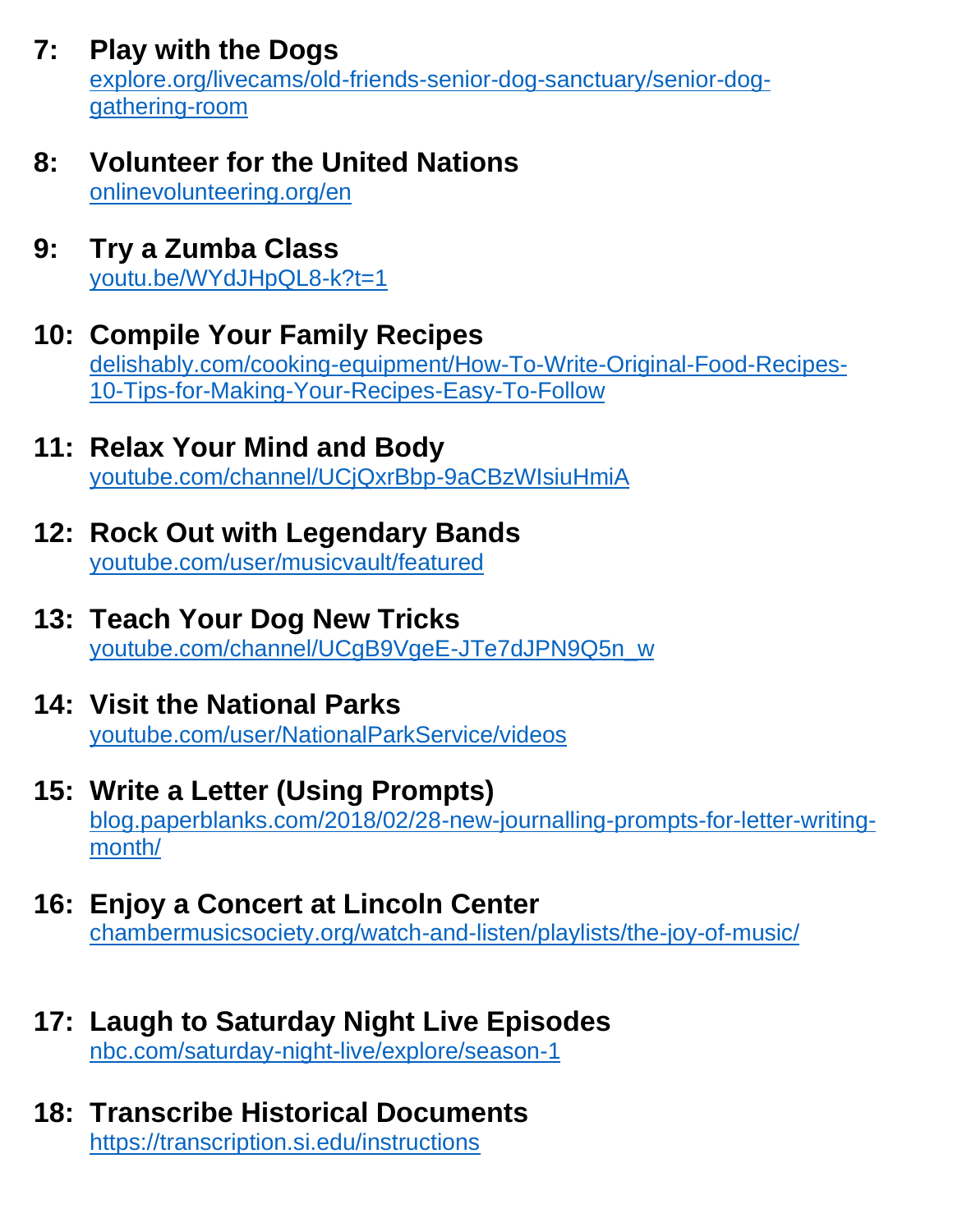- **19: Create a Memory Box** [wikihow.com/Make-a-Memory-Box](https://www.wikihow.com/Make-a-Memory-Box)
- **20: See a Show at the Kennedy Center** [youtube.com/user/TheKennedyCenter/videos](https://www.youtube.com/user/TheKennedyCenter/videos)
- **21: Re-Live Classic Sports Moments** [youtube.com/playlist?list=PLJxnedevSwLq5E0iyQeRhltfpcdUAvhm0](https://www.youtube.com/playlist?list=PLJxnedevSwLq5E0iyQeRhltfpcdUA%09vhm0)
- **22: Paint Mandala Stones (with Q-Tips!)** [youtube.com/watch?v=dWxyUqfWYfs](https://www.youtube.com/watch?v=dWxyUqfWYfs)
- **23: View Historic Photos and Prints** [loc.gov/pictures/](http://www.loc.gov/pictures/)
- **24: Listen to Poetry Readings** [poetryoutloud.org/competing/listen-to-poems/](https://www.poetryoutloud.org/competing/listen-to-poems/)
- **25: Take a Cooking Lesson** [youtube.com/channel/UCl0kP-Cfe-GGic7Ilnk-u\\_Q](https://www.youtube.com/channel/UCl0kP-Cfe-GGic7Ilnk-u_Q)
- **26: Reminisce, Reflect, and Write** [static01.nyt.com/images/blogs/learning/pdf/2014/500PromptsNarrativ](https://static01.nyt.com/images/blogs/learning/pdf/2014/500PromptsNarrativ%09eAndPersonalWriting.pdf) [eAndPersonalWriting.pdf](https://static01.nyt.com/images/blogs/learning/pdf/2014/500PromptsNarrativ%09eAndPersonalWriting.pdf)
- **27: Flex Your Brain Muscle with Games** [verywellmind.com/top-websites-and-games-for-brain-exercise-2224140](https://www.verywellmind.com/top-websites-and-games-for-brain-exercise-%092224140)
- **28: Take a World Tour** [360cities.net/](https://www.360cities.net/)
- **29: Hear Powerful New Ideas**  [ted.com/talks](https://www.ted.com/talks)
- **30: Explore This Day in History** [onthisday.com/](https://www.onthisday.com/)